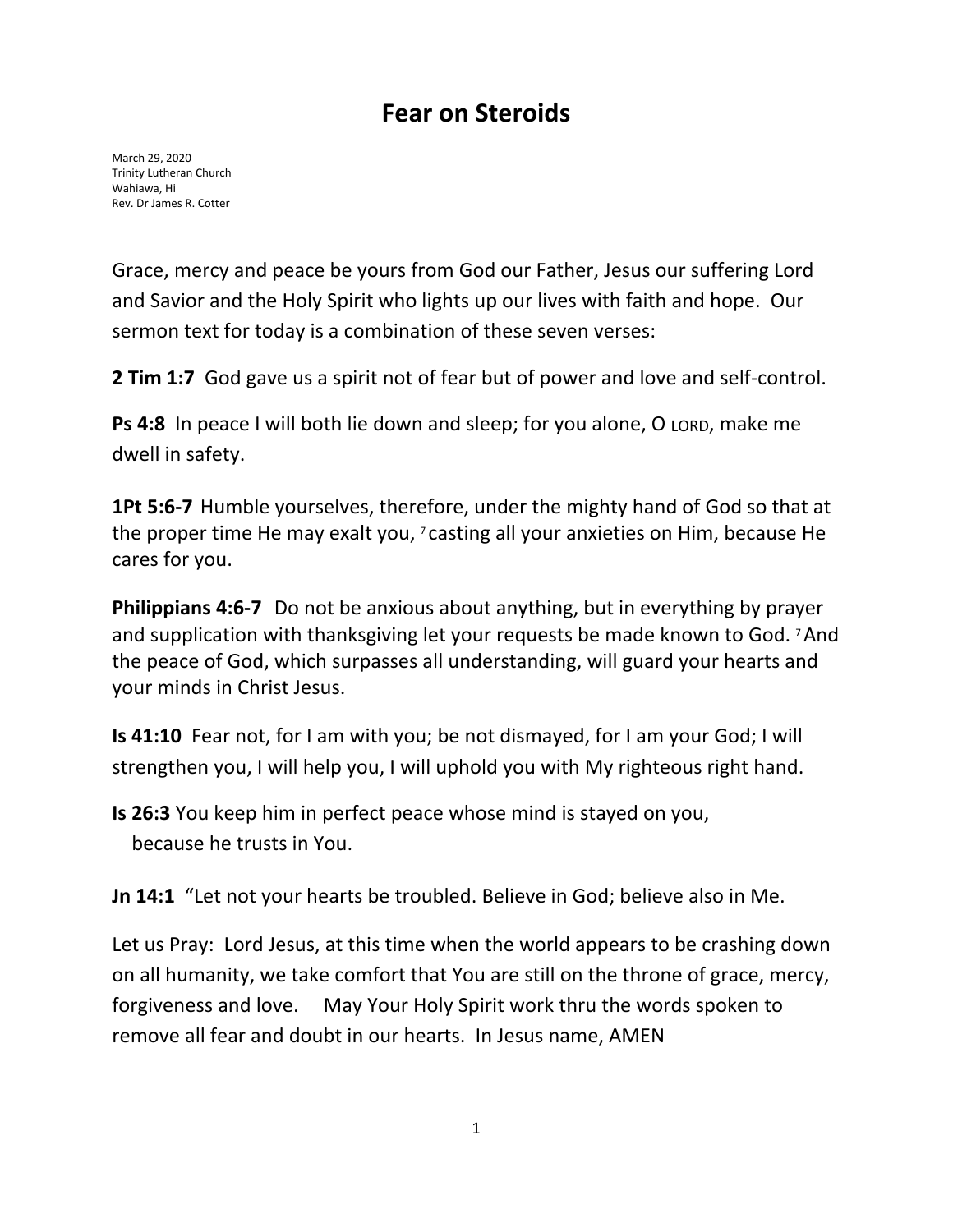Wednesday's Lenten sermon was about chickens, and I am going to continue the theme of chickens as I review with you the story of "Chicken Little."

Chicken Little was walking along when an acorn fell on his head. He thought the sky was falling. So off he went to tell the king. Along the way he saw Hinny Penny and told her and she joined in; then they met Ducky Lucky and told him and he followed too. Along the way there were others who joined in the trip to the king.

After sharing the news that the sky was falling, the king pondered the situation and joined in the parade back to where a piece of the sky fell and hit Chicken Little in the head.

The king laughed when he found the acorn and let them know that the sky **was not falling** and that all was safe. After all he was **the king** and in control of his kingdom.

As you heard the opening texts, our King Jesus does not want us to be afraid and worried. We live in His kingdom and He rules over all things.

We need to remember that Christ is in control: Matt 28:18

"And Jesus came and said to them, "All authority in heaven and on earth has been given to me."

Jesus is so in control of this world that He tells us in Rm 8:28 "And we know that God causes all things to work together for good to those who love God, to those who are called according to His purpose."

Fear is nothing new to us. We can all remember times when we have been afraid of the dark, or afraid of a storm, maybe even a tsunami or as happened here a while ago a missile attack alert. Not to mention the wars that some of you served in.

Since early 2000 we have been presented with a number of "fear" based issues: 2000 – Y2k computer issue "we will all die" 2001 – Anthrax is being mailed "it will Kill us" 2002 - West Nile virus "will Kill us" 2003 SARS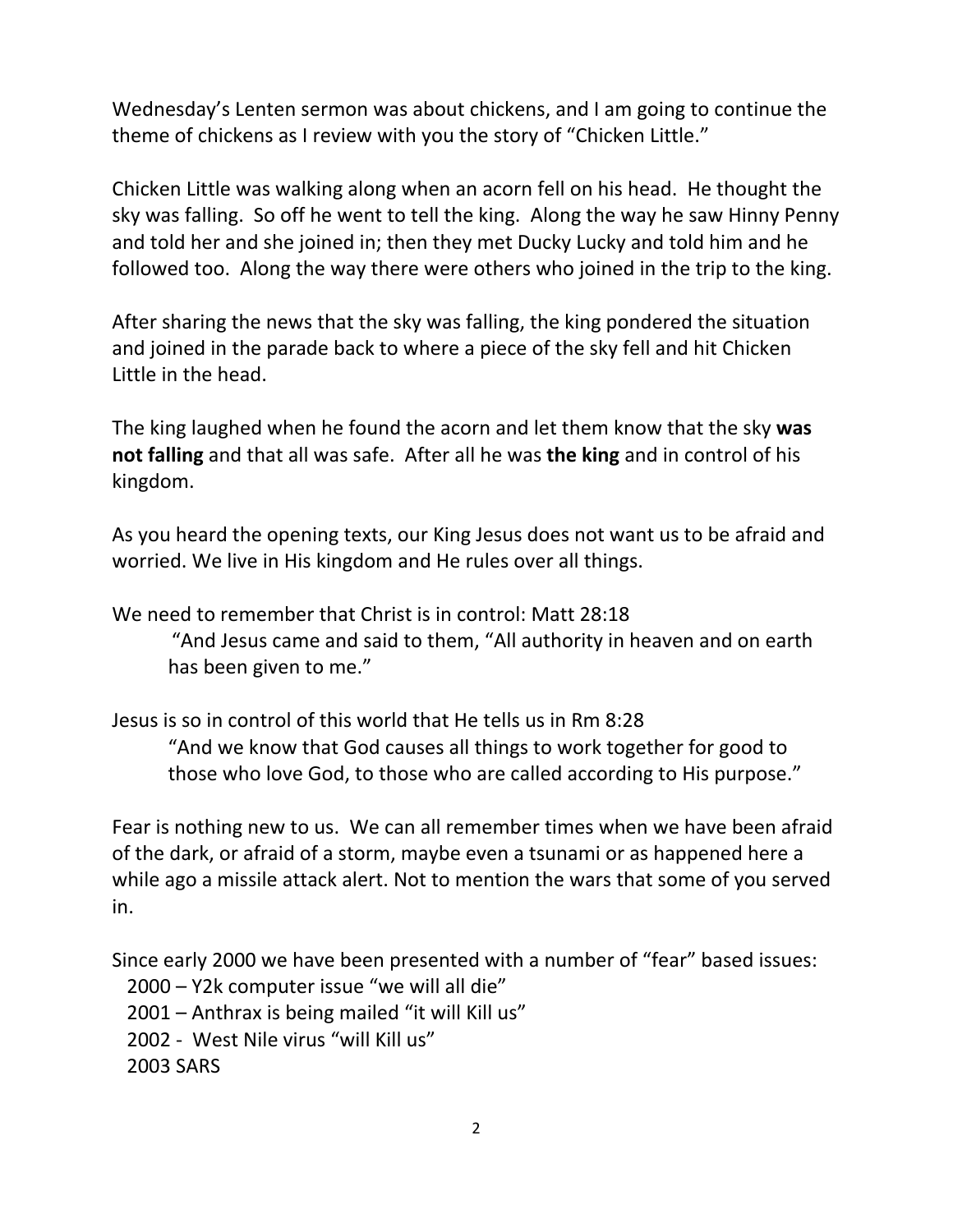2005 Bird Flu 2006 ECOLI 2009 Swine Flu 2012 The Mayan Calendar 2014 Ebola Virus 2015 Measles 2016 Zika Virus

By God's grace we survived all of these – that grace is still with us today.

And now we have 2020 Corona Virus that "will Kill us."

I am NOT, let me repeat this, **I am Not saying** that it isn't a scary time.

I am saying that we need to do what the medical profession and the government says we should do.

**But** what everyone needs to know is that our King is still on His throne. The element that is missing in all the news casts, in all the special reports, is that **Christ conquered fear when He rose from the grave.** 

The issue before us is the assault that this devilish disease has on each of us. Yes – I called it a devilish disease. Satan's plan is to place into our lives anything that will cause us to be detracted from the love and faithfulness of our Lord. The tool that Satan is using now is fear.

We look around and see a world that is afraid. It's like fear is on steroids. It's like armed robbers are forcing us to empty our emotional and spiritual bank accounts while staring down the barrel of impending doom.

- 1. Fear that we will catch it and die
- 2. Fear that we will give it to those we love and they will die because of us
- 3. Fear that we will go stir crazy at home.
- 4. Fear that food will run out and starve to death.

In the early 2000 there was fear of WMDs (Weapons of Mass Destruction), but what we have now is WMF – **Weapon of Mass Fear**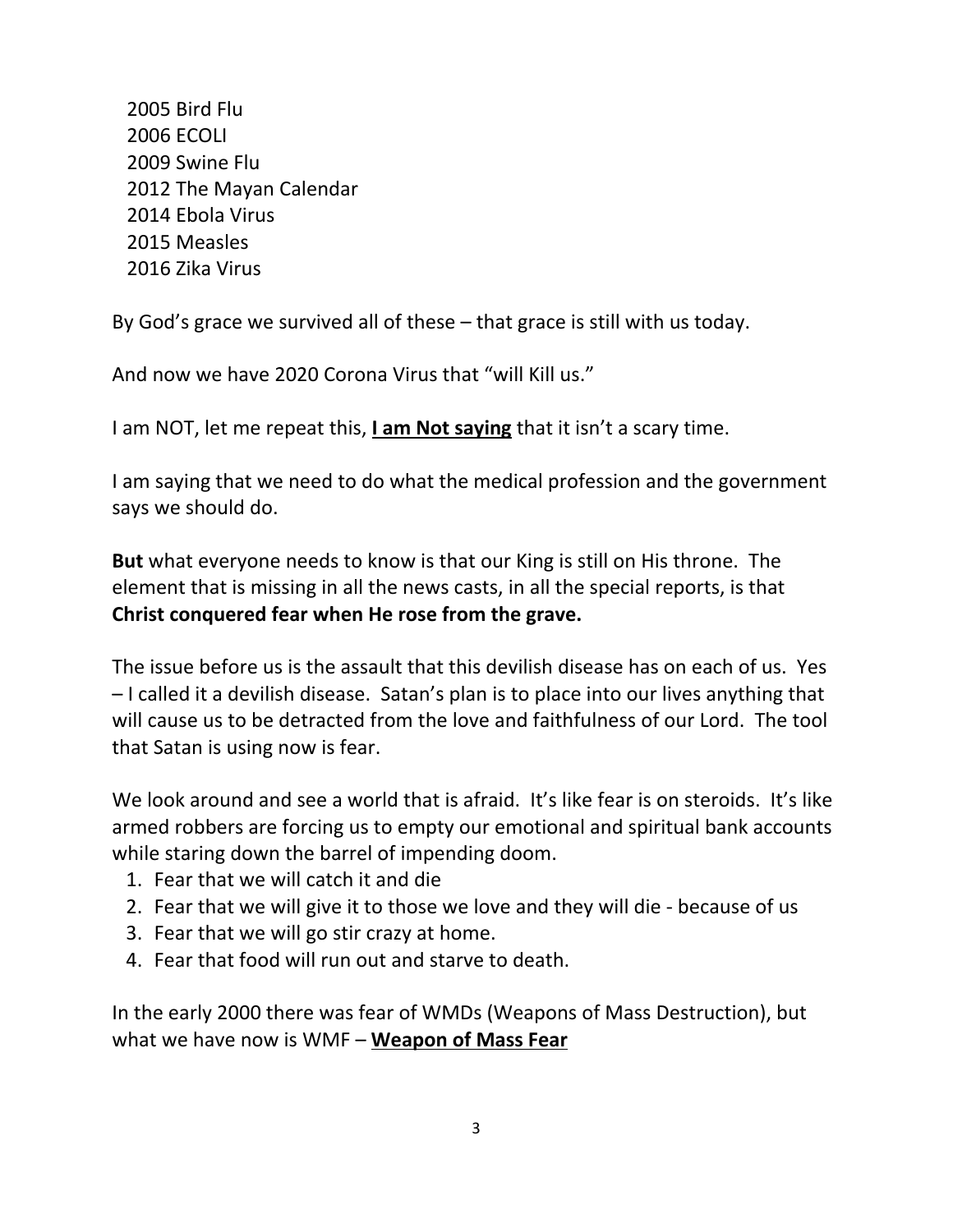Jeremiah said "We know that God causes all things to work together for good to those who love God, to those who are called according to His purpose." Jer 28:19

I know that times are really crazy right now. All we need to do is look around and we can see that our world is filled with so much fear, anxiety and uncertainty some of which may be pitching a tent in hearts. Every day seems to bring with it another crashing wave of disheartening news or unanswered questions. And even the death of someone due to Covid 19.

Our Lord tells us In 1Thes. 4:13

"But we do not want you to be ignorant, brothers, about those who are asleep, that you may not grieve as others do who have no hope."

Those who die in Christ do not die but live forever and are ushered directly to be with the Lord. That's what happened to the "Good Thief" who died with Christ on that day. Because of Christ's death and resurrection we have the assurance of eternal life, that's why death does not immobilize us. Paul encourages believers who had lost loved ones, 'not to grieve' like the rest of men who have no hope.

In these troubled, anxious and uncertain times - Paul would tell us who follow Jesus, 'not to live' like the rest of men who have no hope. That this is not a time for us to live in fear, anxiety and panic - because we do have hope, a living hope through and in Christ Jesus our Lord.

**2 Tim 1:7** for God gave us a spirit not of fear but of power and love and self-control.

The Lord is my strength and my shield; my heart trusts in Him, and I am helped. Therefore my heart rejoices, and I praise Him with my song. – Psalm 28:7

Those who trust in the Lord are like Mount Zion, which cannot be shaken but endures forever. As the mountains surround Jerusalem, so the Lord surrounds his people both now and forevermore. – Psalm 125:1,2

**Jn 14:1** "Let not your hearts be troubled. Believe in God believe also in Me.

**Prov 3:5&6** Trust in the Lord with all your heart and lean not on your own understanding; in all your ways acknowledge Him, and He will make your paths straight